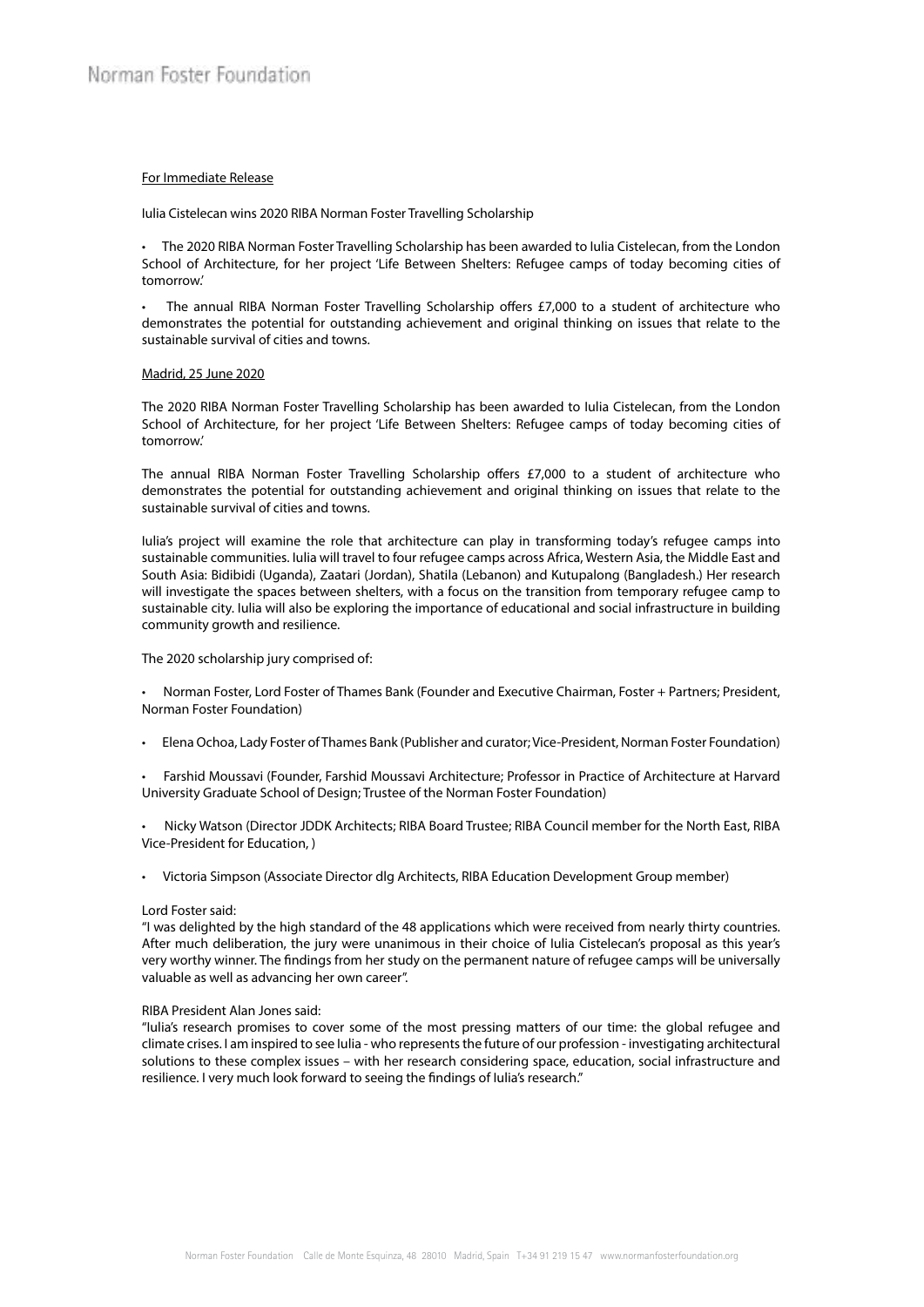# Notes to editors:

• Press contact *Isabel.Campbell@riba.org* / +44 (0) 20 7496 8349

• The RIBA Norman Foster Travelling Scholarship, supported by the Norman Foster Foundation, is now in its fourteenth year and is intended to fund international research on a topic related to the sustainable survival of our towns and cities, in a location of the student's choice. Past RIBA Norman Foster Scholars have travelled through the Americas, Europe, Africa, South East Asia, the Middle and the Far East, and Russia.

• The Scholarship was established in 2006 by the Norman Foster Foundation with Foster and Partners, in association with the RIBA. In every other respect there is no link, financially or legally, between the Norman Foster Foundation and Foster and Partners.

• Past recipients of the RIBA Norman Foster Travelling Scholarship:

2019: Siti Nurafaf Ismail - University of Malaya, Malaysia - 'Architecture of Humility'

2018: Steven Hutt - University of Greenwich, UK - 'East of Eden'

2017: Chloe Loader - University of Lincoln, UK - 'Emerging Cities: Sustainable Master-Planning in the Global South'

2016: Abel Feleke - University of Western Australia - 'Weaving the Urban Fabric: Examining the Significance of Community'

2015: Charles Palmer - University of Sheffield, UK - 'Cycling Megacities'

2014: Joe Paxton - Bartlett (UCL), UK - 'Buffer Landscapes 2060

2013: Sigita Burbulyte - Bath University, UK - 'Charles Booth Going Abroad'

2012: Thomas Aquilina - University of Edinburgh - 'Material Economies: Recycling Practices in Informal Settlements Along African Longitude 30'

2011: Sahil Bipin Deshpande - Rizvi College of Architecture, India - 'Sanitation: A Case Study across Eight Metropolises'

2010: Andrew Mackintosh - Robert Gordon University, UK - 'In Search of Cold Spaces'

2009: Amanda Rivera – University of Bio Bio, Chile - 'Ancestral Cities, Ancestral Sustainability'

2008: Faizan Jawed Siddiqi - Rizvi College of Architecture, India - 'The Role of Public Transport in Shaping Sustainable Humane Habitats'

2007: Ben Masterton-Smith – Bartlett (UCL), UK - 'Emerging East: Exploring and Experiencing the East Asian Communist City'

• The Royal Institute of British Architects (RIBA) is a global professional membership body that serves its members and society in order to deliver better buildings and places, stronger communities and a sustainable environment.